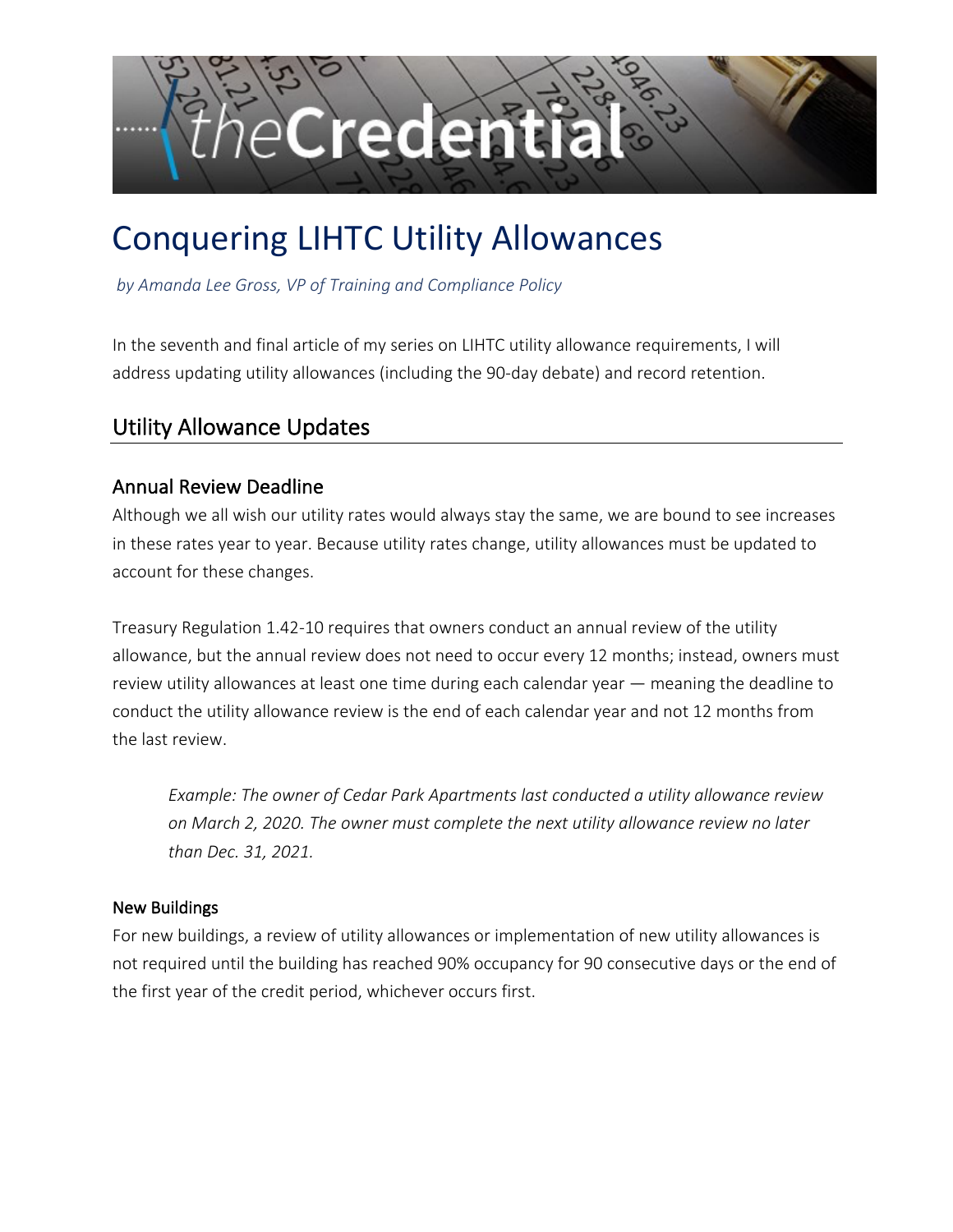

## Implementation of New Utility Allowances

#### *Treas. Reg. 1.42-10(c)(1)*

*(1) In general. If, at any time during the building's extended use period (as defined in section 42(h)(6)(D)), the applicable utility allowance for units changes, the new utility allowance must be used to compute gross rents of the units due 90 days after the change (the 90-day period). For example, if rent must be lowered because a local utility company estimate is obtained that shows a higher utility cost than the otherwise applicable PHA utility allowance, the lower rent must be in effect for rent due at the end of the 90-day period.*

If the utility allowance does change, the new utility allowance must be implemented 90 days after the change. This timeframe is referred to in regulation as the "90-day period." After the 90 day period, the new utility allowance must be used. The application of the 90-day period applies somewhat differently, depending on the utility allowance method used.

- $\rightarrow$  PHA Utility Allowance If the building uses the public housing authority (PHA) utility allowance, the owner must implement the new utility allowance 90 days after publication by the PHA. *\*\*See "Decreases In Utility Allowances."*
- $\rightarrow$  Utility Company Estimate, the HUD Utility Schedule Model, & Energy Consumption Models – For buildings using the Utility Company Estimate, the HUD Utility Schedule Model, and Energy Consumption Models, the owner must provide the updated utility allowance estimates to the housing finance agency (HFA) and make the estimates available to all tenants 90 days prior to implementing the updated utility allowance.
- $\rightarrow$  Agency Estimate For buildings using the Agency Estimate, the owner must make the new utility allowance estimate available to all tenants 90 days prior to implementing the updated allowance.

#### Increases in Utility Allowances

#### Gross Rent Test

When the new utility allowance increases, a gross rent test should be conducted to determine if the gross rents for any unit will exceed the maximum rent once the new utility allowance is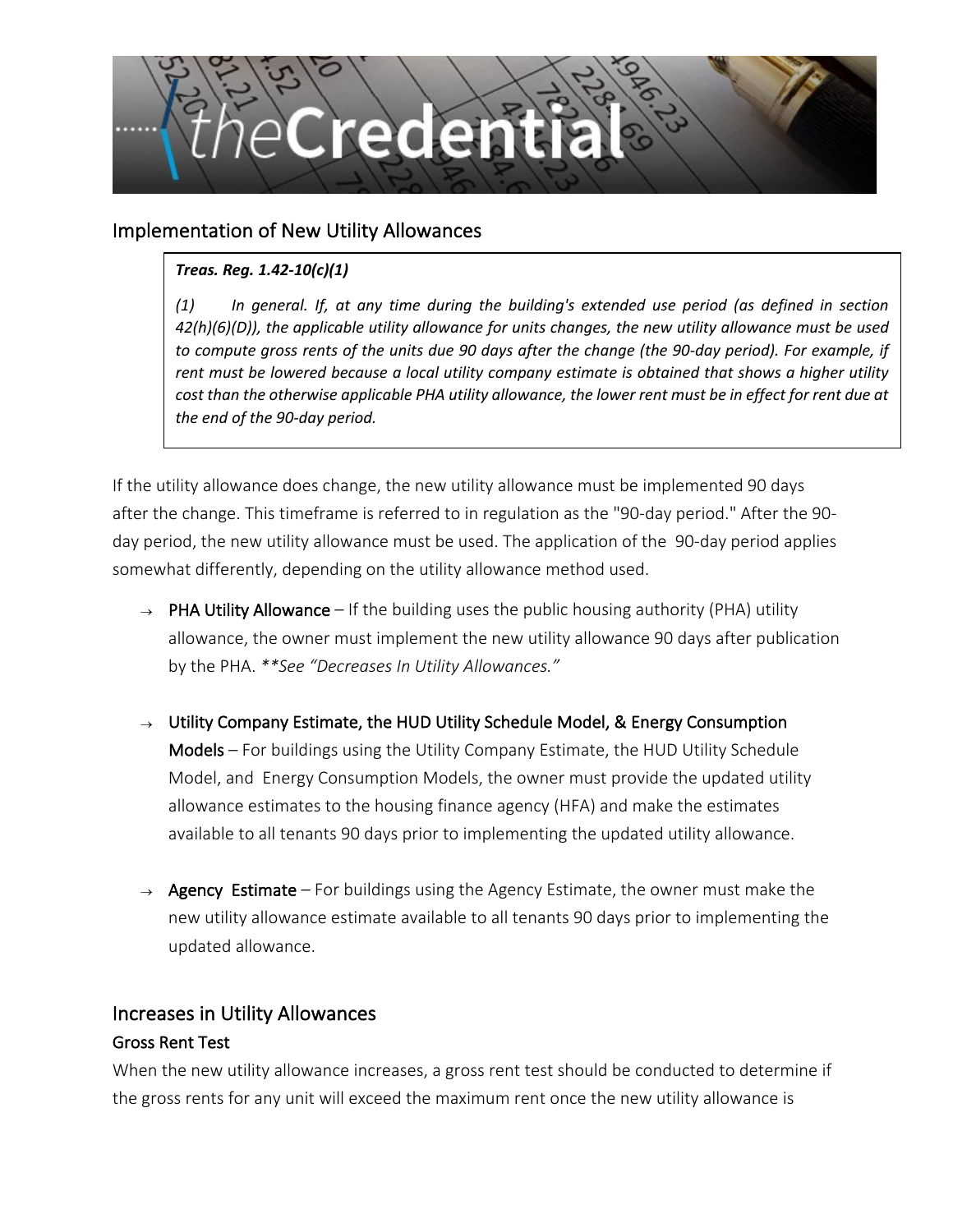

applied. If there are any units where the gross rent will exceed the maximum rent, the tenant portion of the rent must be decreased enough to reduce the gross rent to be at or below the maximum rent by the end of the 90-day period.

# Decreases in Utility Allowances

A Gross Rent Test is not necessary when the utility allowance decreases, as the decrease in the utility allowance is also decreasing the gross rent. Although a decrease in the utility allowance may allow room to increase the tenant's rent portion while still remaining under the maximum rent, any rent increase must only be implemented as per the tenant's lease and in accordance with applicable local and state tenant-landlord law.

### 90-Day Period and Decreases in the PHA Utility Allowance – The 90-Day Debate

Although it is made clear in Treas. Reg. 1.42-10, when using the Utility Company Estimate, the HUD Utility Schedule Model, Energy Consumption Model, or Agency Estimate, the updated utility allowance cannot be used until *after* the 90-day period, it is not made expressly clear if the same restriction applies to owners using the Public Housing Authority Utility Allowance Schedule.

The lack of clarity has prompted the question: Does the building owner need to implement the new PHA utility allowance exactly 90 days after being published, instead of *within* 90 days of publication?

The core of the question lies in the following text found in Treas. Reg. 1.42-10:

"*the applicable utility allowance for units changes, the new utility allowance must be used to compute gross rents of the units due 90 days after the change (the 90-day period).*

It is evident that the new Utility Allowance must be used when the 90-day period ends. But can it be implemented *prior* to the conclusion of the 90-day period?

This difference in interpretation only presents a potential compliance issue in instances where the PHA utility allowance for a building decreases, and the owner wants to increase tenant rents prior to the expiration of the 90-day period.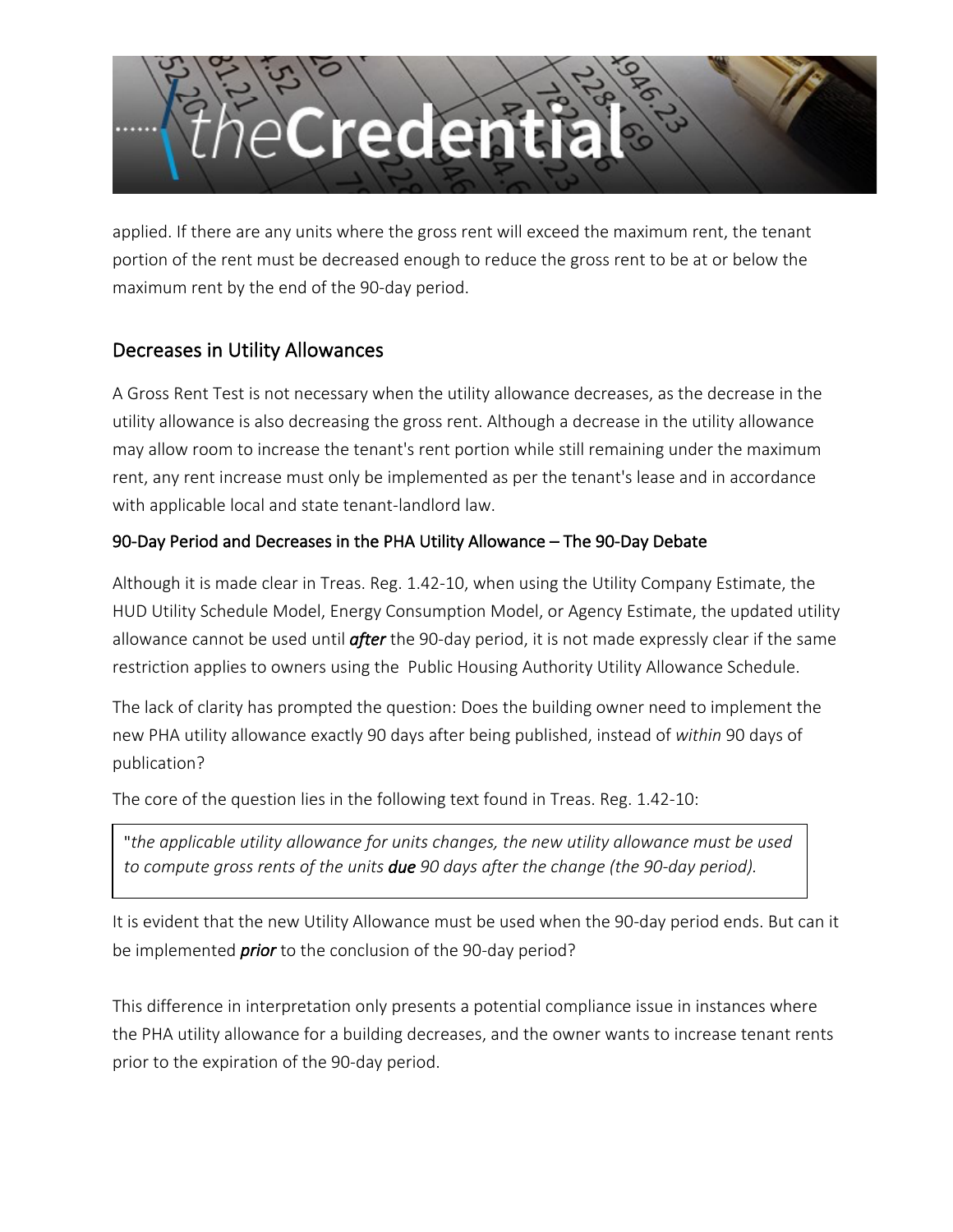

The concern is that if the old Utility Allowance is still considered in effect for the entirety of the 90-day period, then increasing the rent prior to the conclusion of the 90-day period could result in the overcharging of rent.

*Example: The owner of West Shore Apartments utilizes the PHA Utility Allowance. Currently, the Utility Allowance for a one-bedroom unit is \$125; the owner charges \$700 per month in rent and charges no non-optional fees, resulting in a gross rent of \$825. The maximum rent applicable to the one-bedroom units is \$830.* 

*The PHA publishes a new utility allowance schedule on Jan. 1, 2021. Based on the new utility allowance estimate, the utility allowance has decreased from \$125 to \$110. On Jan. 1, 2021, the owner issues a 30-day notice of rent increases to 10 low-income, onebedroom units that are on a month-to-month lease. The owner increases the rent from \$700 per month to \$710 per month, effective Feb. 1, 2021.* 

*If the new utility allowance can be implemented within 90 days of publication by the PHA, then the owner of West Shore Apartments is in compliance with the rent restrictions as the gross rent for the units beginning in February is at or below the max rent. (Rent of \$710 + Utility Allowance of \$110 = Gross rent of \$820, which is \$10 under the applicable maximum rent.)*

*If the new utility allowance cannot be used until the expiration of the 90-day period, meaning the old utility allowance remains in effect until the 90-day period has concluded, the owner of West Shore Apartments is out of compliance with the rent restrictions beginning Feb. 1, as the gross rent for the units exceeds the applicable maximum rent. (Rent of \$710 + Utility Allowance of \$125 = Gross rent of \$835, which exceeds the maximum rent by \$5.)*

Because of the lack of clarity weighted with the severe compliance implications, US Housing recommends not increasing tenant rents until the expiration of the 90-day period.